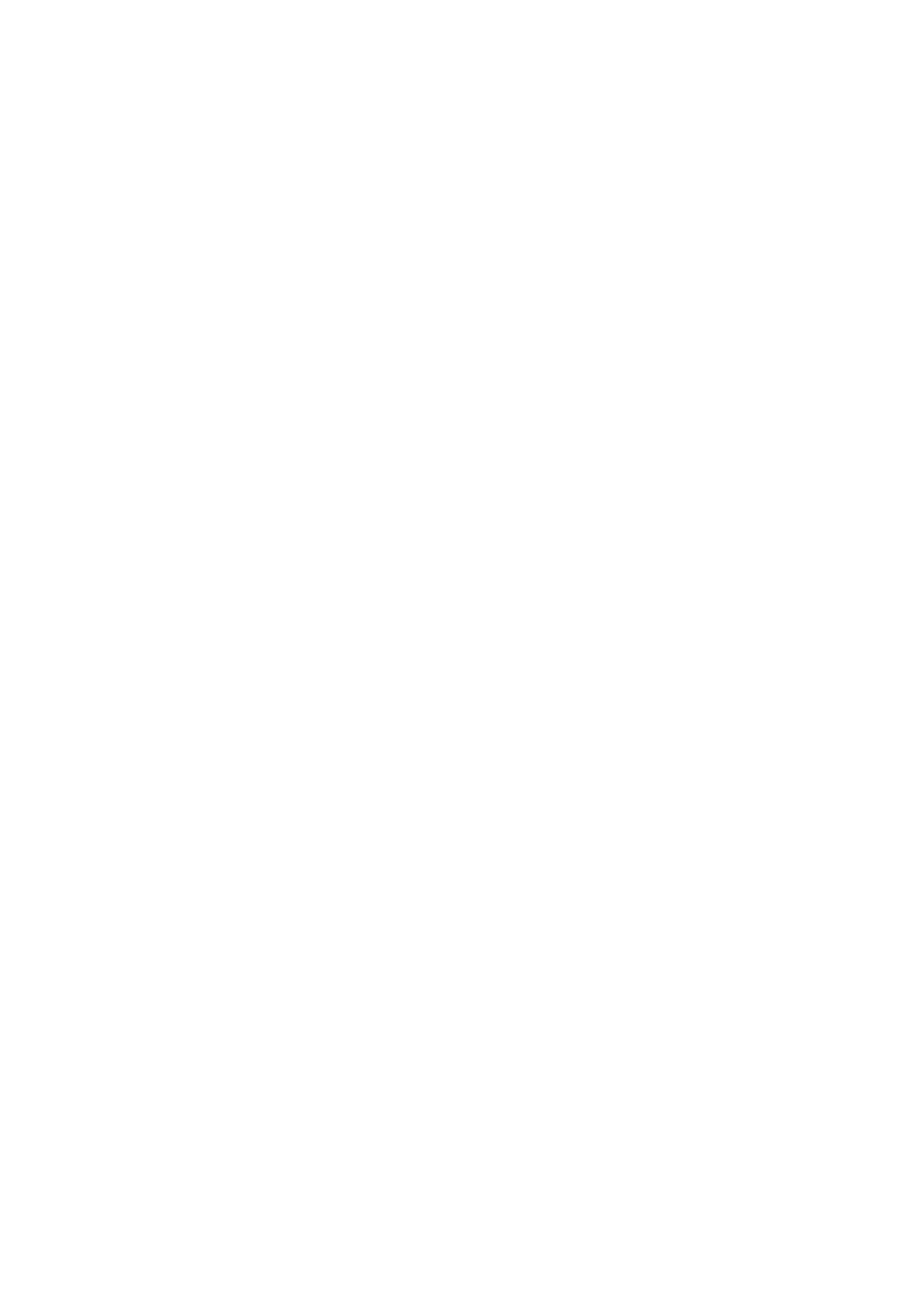#### **ABSTRACTS**

### Eyal Zamir, *Procedural Justice and Substantive Fairness in Contract Law: Duress and Extortion as Test Cases*

There is fundamental tension in contract law between procedural and substantive fairness, between the requirement that the content of the contract be fair and the requirement that the contracting process be adequate and free of defects. According to a position that prioritizes substantive fairness, the adequacy of the contracting process is merely a means to ensure that the content of the contract is fair. According to a view that highlights procedural fairness, the fairness of the content of the contract is merely possible evidence of the existence or absence of defects in the contracting process. One of the contexts in which this tension is particularly salient is defects in the contracting process, specifically duress and extortion.

This paper provides a brief historical account of the development of contracts and contract law during the past 250 years or so, emphasizing the said tension. It speculates about the possibility that following the rise (in the  $19<sup>th</sup>$  century), fall (during most of the  $20<sup>th</sup>$  century), and new rise (during the 1980s and 1990s, primarily in the United States) of freedom of contract, we are witnessing the beginning of a new decline of freedom of contract over the past few years. Against this background, the paper examines how the tension between procedural and substantive fairness is manifest in the Israeli law of duress and extortion. It discusses issues such as the relevance of equality of exchange in duress cases, extortion in gratuitous contracts, and the treatment of economic hardship in extortion cases.

# Orit Kamir, *Human Dignity and Respect-Based Human Rights in Israel's Basic Law: Human Dignity and Liberty (Kevod ha-Adam ve-Heruto*)

This article reads Israel's *Basic Law: Human Dignity and Liberty* while making a conceptual distinction between "human dignity" and "respect"; one term denotes the value of humanness *per se* and the other addresses the unique value of each person's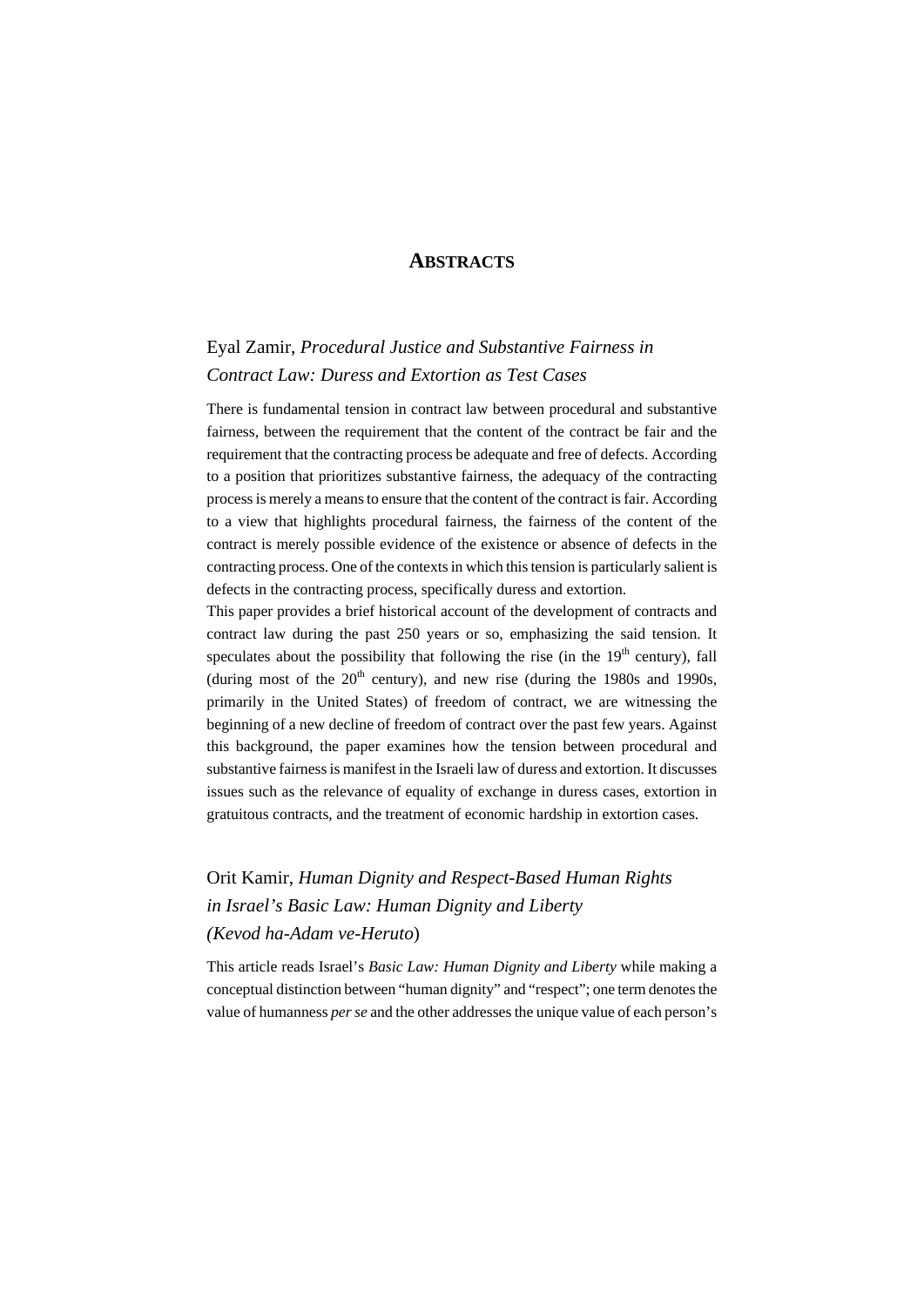#### ALEI MISHPAT 13 2016

singular individuality. Each of these distinct basic values is shown to correspond with a distinct set of human rights. The article's interpretation links both these sets of human rights with Israel's Basic Law. Methodologically, the suggested interpretation relies on the distinction between two Hebrew terms used in the Basic Law to imply and protect human rights. Both terms use the Hebrew word *kavod*, but whereas one specifically speaks of "a person's *kavod* as a human being", the other merely refers to "a person's *kavod*". The article suggests that the two Hebrew phrases – one appears in Section 2 and the other in Section 4 of Israel's Basic Law – can be interpreted as indicating "human dignity" and "respect" respectively. Such a reading of the Basic Law constructs one of its sections (Section 2) as fully protecting the set of human rights that follow from the core value of humanness as our common denominator. This reading presents another section of the Basic Law (Section 4) as offering tentative protection to the distinct set of human rights that follow from the values ascribed to every individual's unique personality, traits, and skills. This article is part of a larger project that explores the distinctions between "human dignity", "respect", "honor," and "glory" – conceptually and in the Israeli context, as denoted by the Hebrew word *kavod* and derivative terms and phrases.

### Asaf Harduf, *Rape Goes Cyber: the Rationales and Limits of the Rape Offense*

In December 2011, a new prosecutorial thesis was revealed in Israel: rape may be perpetrated from afar, mainly online, by making a woman self-penetrate through fraud or the exploitation of her young age. Unprecedently, the prosecution maintained that mere communication might constitute "rape".

This thesis has reoccurred by 2016, but has mostly gone judicially unnoticed as defendants made plea bargains, admitting lesser offences. However, in two cases at least, the plea included an admission of guilt of rape. The admission produced an immediate conviction, without a debate of whether the actual deed was actually rape. This thesis is based on a triad of laws: a broad definition of "intercourse"; two uncommon definitions of rape: statutory rape and rape by fraud; and a law whereby it is immaterial whether a person performed the act or caused an act to be performed on his or another's person. Combining these laws, the prosecution claims it is possible to rape a woman from afar, using her consent and own limbs. Yet, is it justified to apply the current law of rape to remote sexual communication?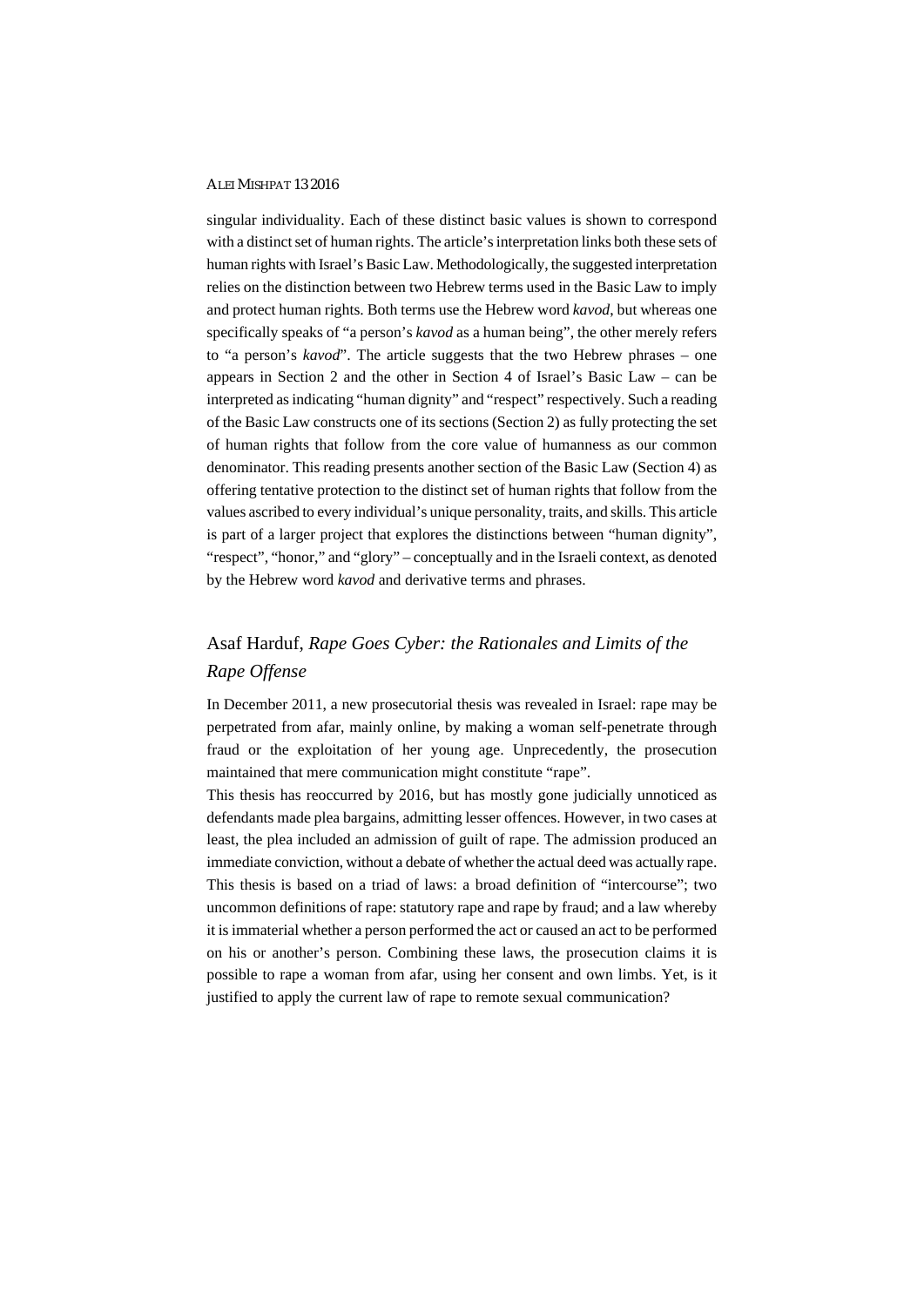The article focuses first on "communication rape" and discusses issues of the law of rape, its purpose and boundaries, as well as the relationship between law and technology. Linguistically speaking, the prosecutorial interpretive move is complex but valid. Historically, it is unfounded. As for matters of doctrine, it is quite problematic since a new rape paradigm should not be created by the prosecution and in court. The second and main part of the article normatively analyzes the prosecutorial move. The article points at inconsistencies in the law of rape and calls for its revision. It rejects prosecutorial and judicial activism, while reminding the legislator that it is time to provide the public with protection against dangerous acts by defining new and suitable offences.

## Yitshak Cohen & Amal Jabareen, *Judicial Legislation on the Procedural Level – A Claim Against Anonymous Defendants Following the More Case*

This article considers the implications, advantages and disadvantages of establishing a procedure for filing suits against anonymous defendants. In the More case, the Israeli Supreme Court determined that such a procedure should not be created through judicial legislation, but should more appropriately be established by the legislator. The Court has thus sealed the discussion of whether a person harmed by defamatory speech on the Internet has a substantive cause of action against the individual who expressed the offensive speech. The article examines whether the existing law enables the establishment of such a procedure either by interpreting the law or by inferring from similar legal institutions, and it concludes that it may be done.

In the second section, the article investigates the normative level and considers whether it is appropriate to establish procedures through judicial legislation. The article presents the advantages and disadvantages of establishing procedural norms by the judiciary and not by the legislature. This question is also examined in light of values presently applied to civil procedures including procedural fairness, good faith, discretion, and the right to access the courts. It appears preferable to establish this procedural norm through judicial legislation rather than by the legislature.

The third section of the article analyzes requirements that the procedure might encounter such as subject-matter, territorial jurisdiction, and the time limit for litigation. The fourth section studies the matter from the perspective of comparative law. While the Supreme Court ostensibly refers to the issue as a procedural matter,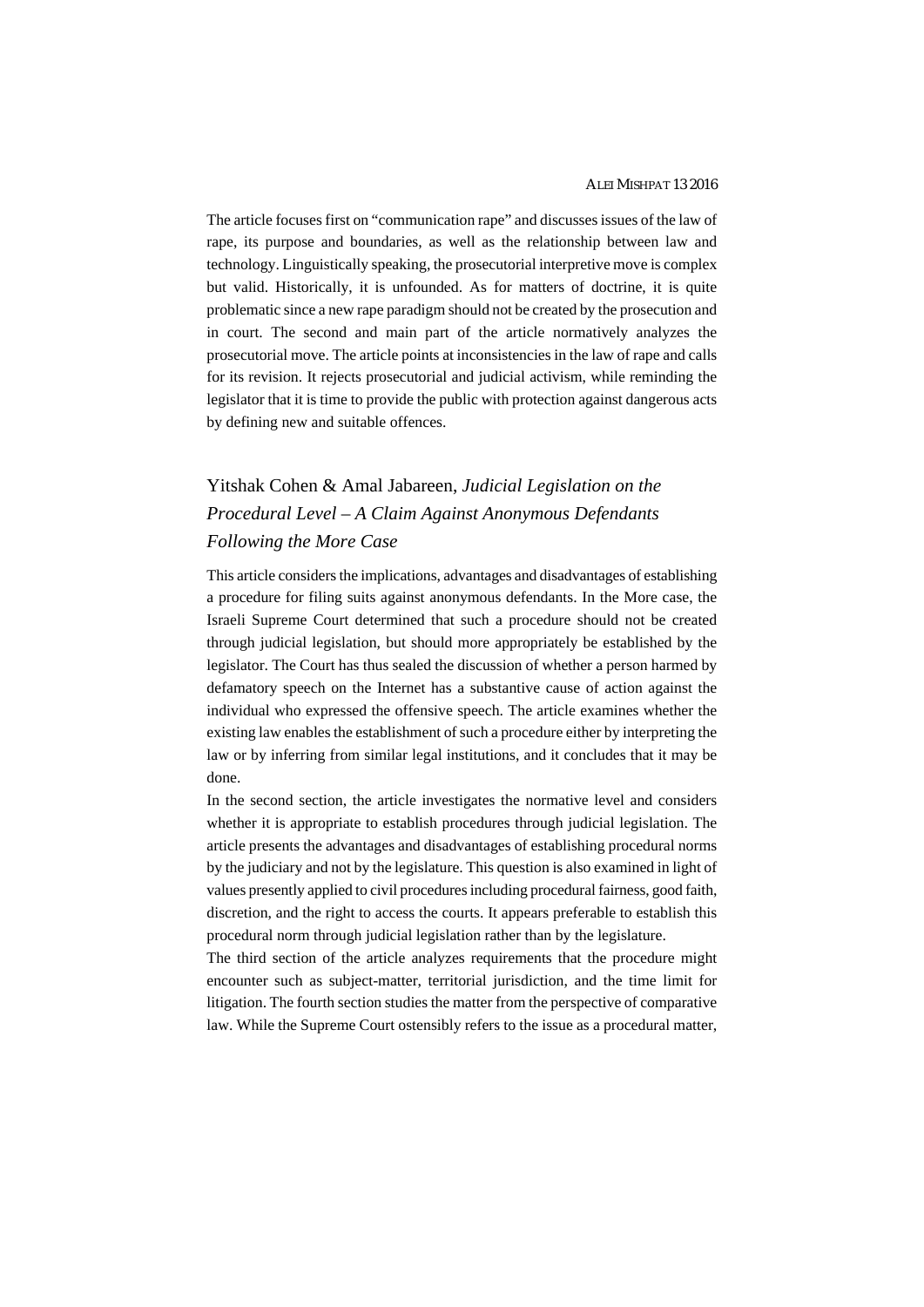#### ALEI MISHPAT 13 2016

the decision in the More case is significant and fundamental for the freedom of expression and speech. It gives total immunity to anonymous web surfers and shapes the boundaries and nature of Internet discussions in Israel. The determination that there is no procedure for filing such suits is actually a decision for the right of anonymous free expression that grants immunity to all anonymous web surfers.

## Adi Niv-Yagoda, *The Principle of Mutuality – Caregivers' Disclosure Duty, Patients' Responsibilities, and the 'Duty to Inform'*

Much has been written about the disclosure duty in the professional literature and court verdicts. That duty is imposed on caregivers under the law of patients' rights, but also acknowledges that the ethical and legal obligations of patients have been increasing in recent years. As discussions of all aspects of patients' rights become increasingly elaborate, as well as the changing generations, this seems like the right time to examine the boundaries of patients' responsibility for themselves as well as for their caregivers.

For the first time in the Israeli legal discourse, this article wishes to address the various aspects of communicating information during, and examine the boundaries of patients' responsibility in medical consultations. That responsibility seems to emerge from the recognition of the principle of mutuality in medical consultations. On the patients' end, the responsibility to deliver relevant, comprehensive, and reliable information about themselves is known as "the duty to inform". This primarily relates to the patients' health benefits when diagnosis and treatment are solidly based on relevant and reliable information. Conversely, procedures that pose undesired risks to patients during medical treatment are tantamount to exposing caregivers to health or legal risks.

This article intends to explore the potential effects and consequences of communicating information, or the lack of it, for caregivers and patients, while considering the importance of examining the communication infrastructure in the context of the medical consultation. The article suggests a formula for examining the relevance and breadth of information that patients are expected to communicate to their caregivers. If implemented, this formula would balance the patients' rights to protect their autonomy, discretion, and privacy with the need to protect the legitimate interests of caregivers. Furthermore, the suggested formula particularly emphasizes situations where there is a concern that disclosed information (medical or other)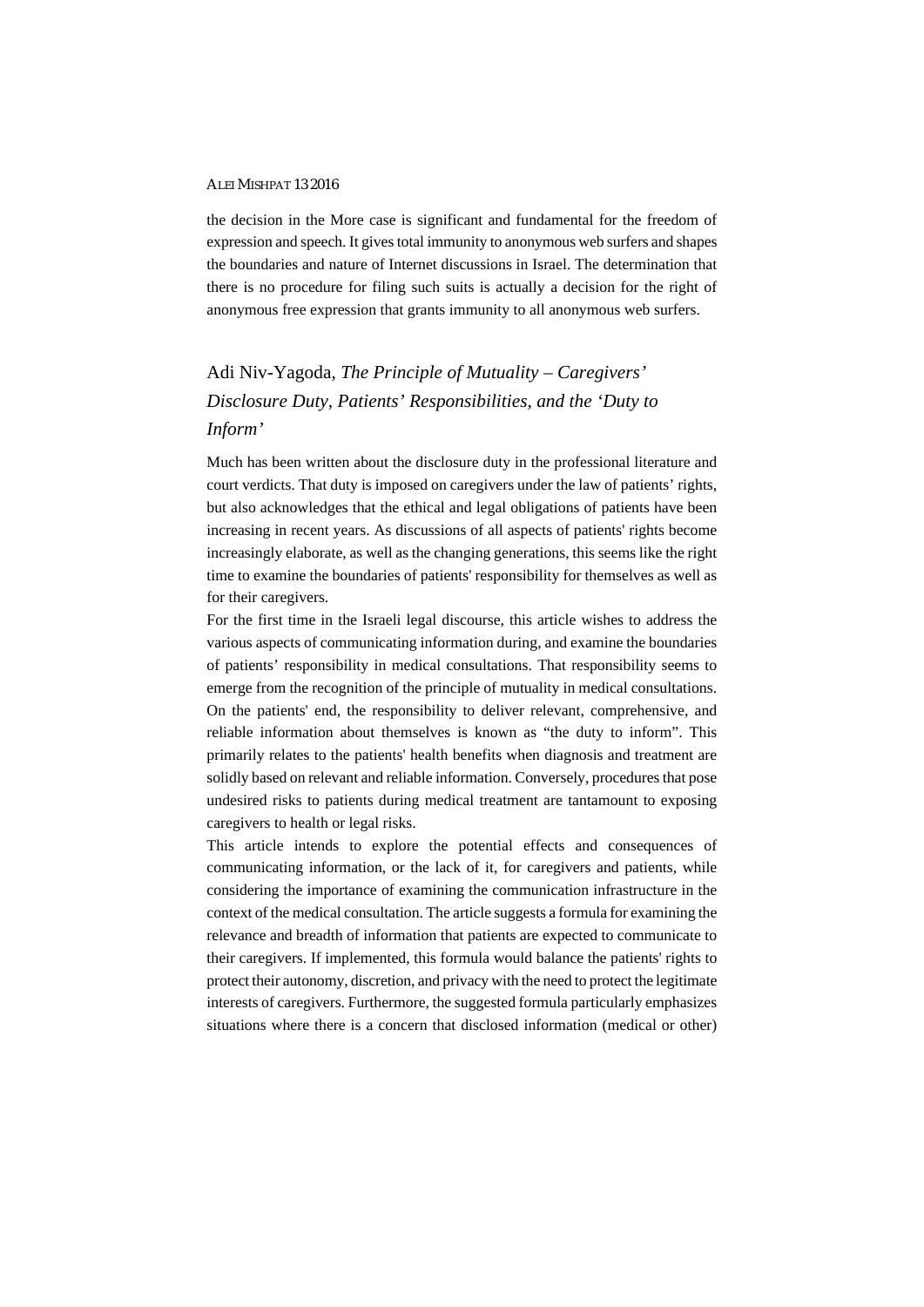might create stigma or prejudice. In such cases, before holding the failure to communicate information against patients, we should more closely examine the relevance of the information, the degree of its influence on the chosen medical procedures, the conduct of caregivers, and potential risks to patients and caregivers.

#### Israel (Issi) Doron, Tova Band-Winterstein & Michal Kornfield, *Elder Self Neglect – the Legal Perspective*

Elder self-neglect is commonly associated with neglecting one's essential needs and the refusal to receive appropriate medical treatment. Self-neglect is also associated with the neglect of one's physical appearance and living conditions, which often amounts to public nuisance. Despite its relative high prevalence rate in old age, little legal research has been conducted in this field. This paper attempts to contribute to the existing body of knowledge in this field, while examining the interaction between the law and elder self-neglect. Specifically, this study looks into how courts in Israel handle such cases.

Methodologically, this study quantitatively and qualitatively analysesed a convenience sample of 43 cases of elder self-neglect. The analysis of these cases yielded two key findings: First, older persons are generally "invisible" to the legal process: they are misrepresented, fail to appear for hearings, and are rarely heard. Second, judicial discourse is usually ageist, framing old age in negative terms, and focusing on elders' inability to care for themselves.

In light of these findings, this study recommends a legal reform that would focus on (1) establishing a specific legal regime for self-neglect cases that assumes an antiageist approach, and (2) changing existing procedural rules to ensure due process and make sure that older persons are heard in the courts. Finally, the article describes a basket of optional, publicly-funded social services that should be created and provided as part of court rulings in such cases.

# Aaron Kirschenbaum, *Criminal Punishment "When Not Warranted by the Torah": A Talmudic Dictum That Fashioned a Legal Approach*

Halakhic literature relies on a dictum by Rabbi Eliezer ben Jacob – "I have heard that the court may [when necessary] impose lashes and pronounce punishments even